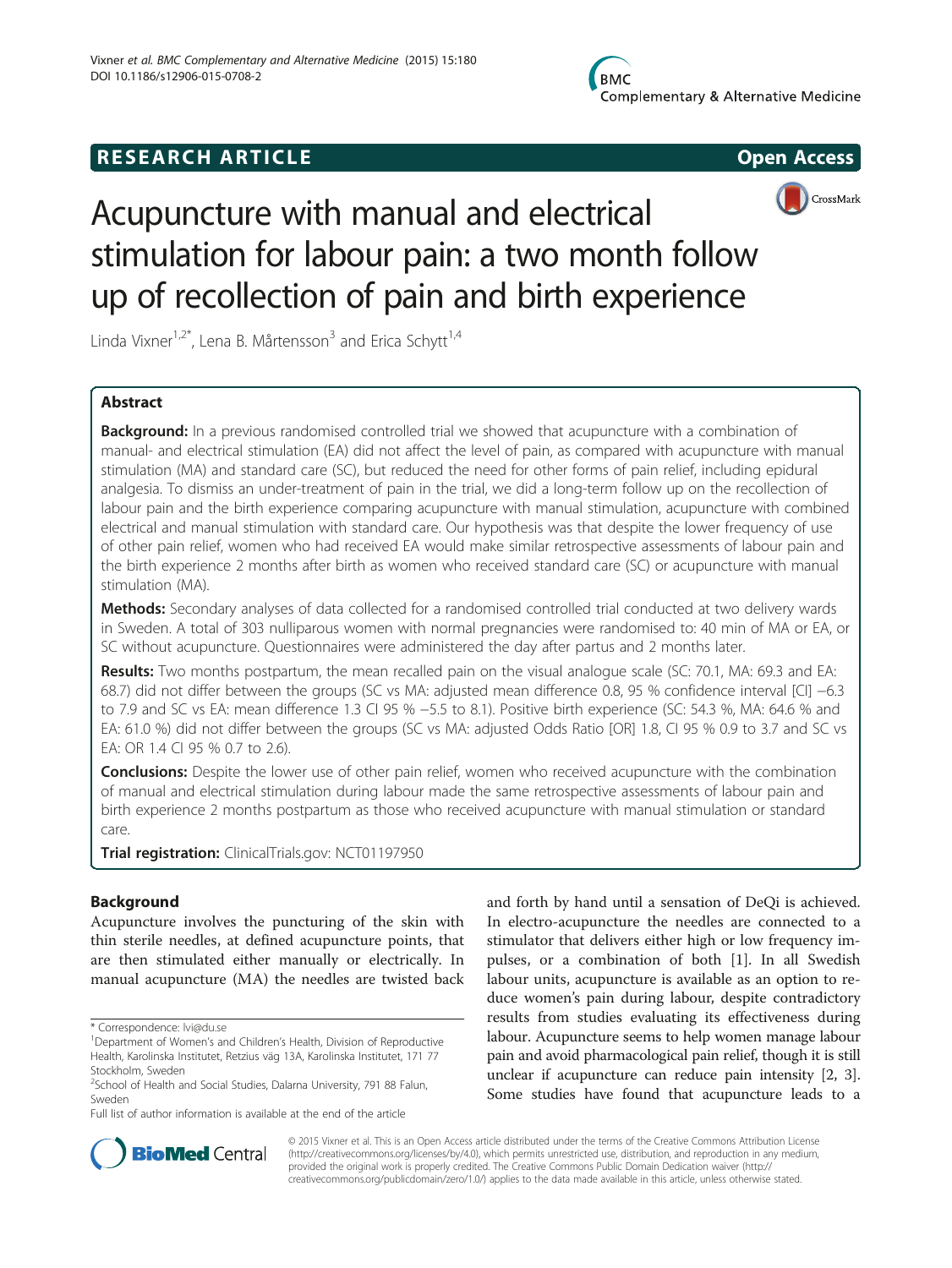reduction of pain during labour [\[4, 5\]](#page-7-0), whereas other studies have not [\[6](#page-7-0)–[9\]](#page-7-0). Three studies, however, reported that acupuncture leads to a reduced use of pharmacological pain relief such as epidural analgesia and pethidin [\[6, 7, 10\]](#page-7-0). This lower frequency of use of pharmacological pain relief may reflect lower pain intensity due to the effects of acupuncture but it is also a possibility that it reflects insufficient treatment of pain.

This uncertainty raises questions about the long-term effect of acupuncture on the birth experience in general and on labour pain in particular. The birth experience is complex and affected by many factors such as expectations, support from the caregiver and the quality of the relationship between the caregiver and the woman, including the involvement in decision making [\[11](#page-7-0)]. Women's experiences of a painful labour and birth are not only important during the process of labour and birth but they also have long-term consequences for women's health and wellbeing. Women who remember their first birth as a negative experience at 2 months postpartum have fewer subsequent children and a longer interval before their next pregnancy [\[12](#page-7-0)]. A negative birth experience is also an important predictor of depressive symptoms during the first year of motherhood [\[13\]](#page-7-0).

Some have found that the experience of childbirth and pain is highly correlated [[14\]](#page-7-0), also at 2 months after birth [[15\]](#page-8-0), while others have found that the care and support received during labour and birth is more important than pain for the birth experience [[11\]](#page-7-0). It is claimed that labour pain is quickly forgotten, but most women who have been in labour describe the pain as the most intense they have ever experienced [\[16](#page-8-0)]. The interpretation of retrospective assessments of labour pain is difficult [\[16\]](#page-8-0). In the first few days after the birth, recollection of labour pain and satisfaction levels regarding pain relief received during labour may be influenced by a number of factors including analgesic drugs with an amnestic effect [[16\]](#page-8-0), high oxytocin levels affecting memory [\[17, 18](#page-8-0)], additional painful symptoms such as perineal pain and after pains and adverse birth outcomes [[16\]](#page-8-0), any of which may overshadow previous pain. In addition, assessments of pain during and after the birth may reflect different dimensions of pain. The in-labour assessments of pain seems to primarily reflect the sensory and affective dimensions, whereas recollection of pain mainly reflects the cognitive-evaluative aspects of pain [[19\]](#page-8-0). Information about pain scores during labour and the recollection of pain are thus important but for different reasons; to optimise the support during labour or to optimise the postnatal support [[14](#page-7-0)].

We have previously shown that acupuncture with manual stimulation or acupuncture with a combination of manual and electrical stimulation (in our study named EA) was not superior to standard care (SC) when pain

was assessed prospectively on a Visual Analogue Scale (VAS) during labour (mean estimated pain was: SC 69.0; MA 66.4 and EA 68.5) [\[7](#page-7-0)]. However, women who received (EA) used other forms of pain relief, including epidural analgesia, to a lesser extent than those who received manual acupuncture alone (MA) or standard care (SC) [[7\]](#page-7-0). There was no difference in satisfaction regarding pain relief between the groups the day after the birth (EA 81 %; MA 77 %; SC 74 %) [[7\]](#page-7-0).

The results from our previous study, however, raised some concern about the reduced use of epidural analgesia and other pain relief methods in the EA group. Even though the women's needs for pain relief seemed to have been met to the same degree in the EA group as in the other two groups, we could not rule out the possibility that women in the EA group had received less pain relief than they actually needed. Blinded control interventions in acupuncture research are problematic as it is possible that these interventions have similar physiological effects to acupuncture itself in the activation of the endogenous opioid system [\[20](#page-8-0), [21](#page-8-0)]. For this reason, this study was not blinded and this could have had an impact on the use of other pain relief methods. The decision to use epidural analgesia is not made independently by the woman in labour but rather in consultation with the care provider and in accordance with the local culture of the labour ward [[22\]](#page-8-0). If the low frequency of use of epidural analgesia and other pain relief in the EA group was, in fact, due to influence from the midwives, this could have affected the woman's experience of own involvement in the decision making and the midwife support, which is important for the birth experience [[11\]](#page-7-0). This could also have affected the recollection of labour pain in a negative way [\[14](#page-7-0)]. Very little is known about the long-term effects of acupuncture on women's recollection of labour pain and the birth experience. None of the studies on acupuncture mentioned above included a follow-up measurement of labour pain and only one included a follow-up of the birth experience at 2 months postpartum [[6\]](#page-7-0), where no differences in the birth experience were reported between the groups (acupuncture, transcutaneous electrical nerve stimulation [TENS] and standard care).

Given the lower frequency of use of pain relief among women receiving EA, we made a long-term follow up on the recollection of labour pain and the birth experience, and compared acupuncture with combined electrical and manual stimulation to 1) acupuncture with manual stimulation and 2) standard care. Our hypothesis was that despite the lower frequency of use of other pain relief, women who received EA would make similar retrospective assessments of labour pain and the birth experience 2 months after birth to women who received SC or MA.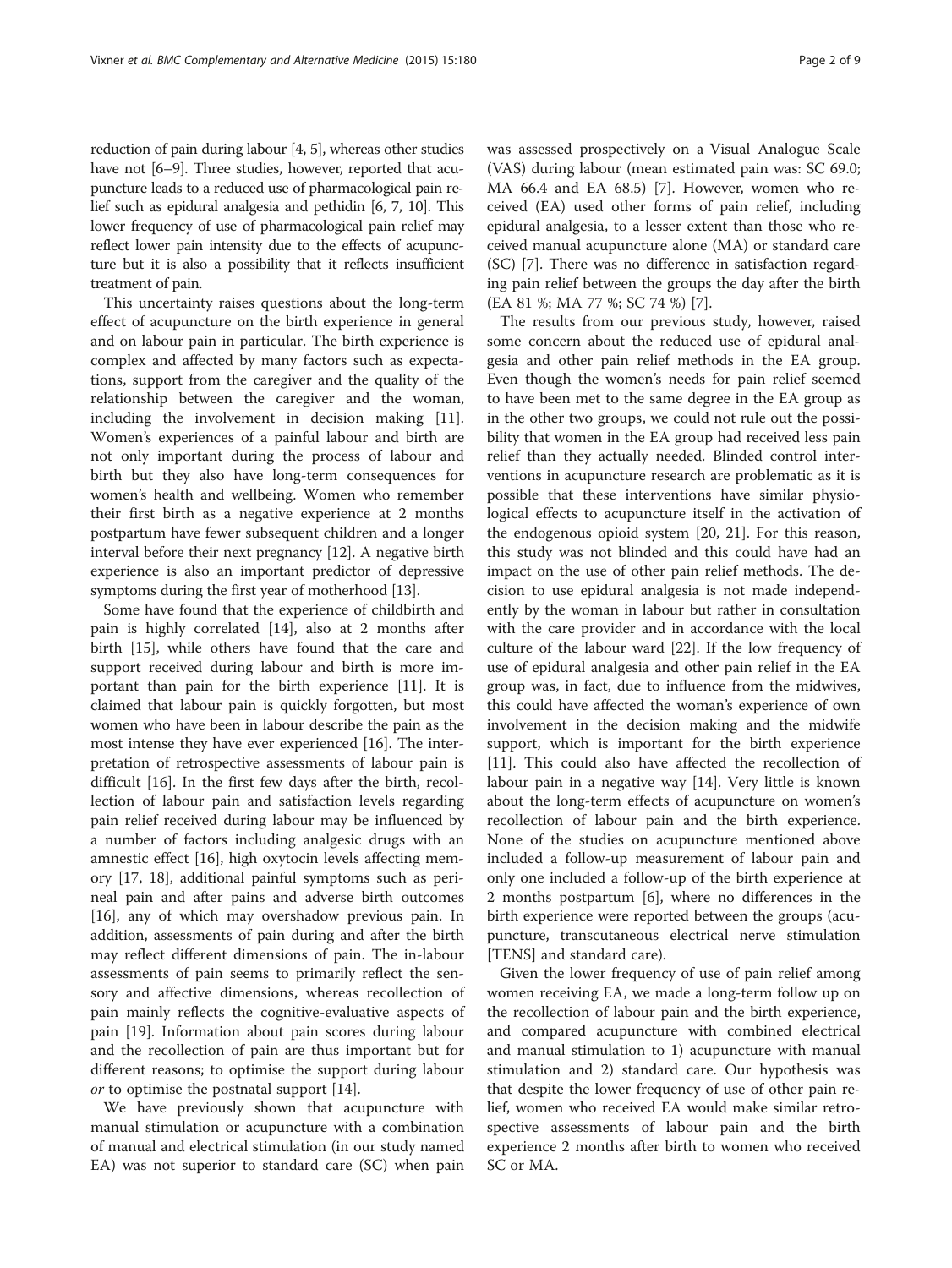# <span id="page-2-0"></span>**Methods**

This study presents findings from secondary analyses of data collected for a randomised controlled trial conducted at two delivery wards in Sweden [[7,](#page-7-0) [23\]](#page-8-0). The trial included 303 nulliparous women who were randomised into the following groups; manual acupuncture (MA), a combination of manual and electrical stimulation, i.e. electro-acupuncture (EA), or standard care without acupuncture (SC). The study protocol followed the CONSORT [[24\]](#page-8-0) and STRICTA [[25\]](#page-8-0) recommendations and the rationale of acupuncture was based on Western medical theories [[26](#page-8-0)–[28](#page-8-0)]. A full description of the study design [[23](#page-8-0)] and the primary results have been published previously [\[7\]](#page-7-0), and the trial was registered at Clinical-Trials.gov: NCT01197950.

Inclusion criteria for participation were: healthy nulliparous women with normal singleton pregnancies and a foetus in cephalic presentation admitted to the delivery ward in a latent or active phase of labour after a spontaneous onset of labour. Women were excluded if they had received any pharmacological pain relief within the

Table 1 Characteristics of the women, use of pain relief, labour outcomes and infant data

|                                                | MA $(n = 83)$ | EA $(n = 87)$ | SC $(n = 83)$ |                           |                           |                           |
|------------------------------------------------|---------------|---------------|---------------|---------------------------|---------------------------|---------------------------|
| Characteristics of the women                   |               |               |               |                           |                           |                           |
| Age (years), mean (SD)                         | 26.5(4.8)     | 27.6 (4.6)    | 28.3 (5.0)    |                           |                           |                           |
| Born in Sweden (%)                             | 91.3          | 89.7          | 90.2          |                           |                           |                           |
| Higher education (%)                           | 35            | 44.8          | 54.2          |                           |                           |                           |
| Single parent (%)                              | 14.5          | 18.4          | 15.7          |                           |                           |                           |
| Smoking 3 months prior to pregnancy (%)        | 23.0          | 19.5          | 19.7          |                           |                           |                           |
| Body mass index in early pregnancy, mean (SD)  | 24.4(5.0)     | 24.2 (3.8)    | 24.9 (4.1)    |                           |                           |                           |
| Cervix dilatation at admission (cm), mean (SD) | 3.6(1.5)      | 4(1.6)        | 3.6(1.8)      |                           |                           |                           |
| Membranes ruptured before admission (%)        | 30.5          | 28.7          | 33.3          |                           |                           |                           |
|                                                |               |               |               | MA vs. SC                 | EA vs. SC                 | MA vs. EA                 |
| Labour outcomes and pain relief                |               |               |               |                           |                           |                           |
|                                                |               |               |               | OR (Cl) <sup>a</sup>      | OR (Cl) <sup>a</sup>      | OR $(Cl)^b$               |
| Nitrous Oxide (%)                              | 95.1          | 95.4          | 93.8          | 1.89 (0.43-8.37)          | 1.52 (0.39-5.96)          | $0.80(0.17 - 3.75)$       |
| Sterile water injections (%)                   | 12.2          | 4.7           | 10.0          | $1.15(0.42 - 3.14)$       | $0.40(0.11 - 1.40)$       | $0.35(0.10 - 1.17)$       |
| <b>TENS (%)</b>                                | 14.5          | 12.6          | 48.1          | $0.17(0.77 - 0.37)$       | $0.16(0.73 - 0.34)$       | $0.94(0.38 - 2.33)$       |
| Morphine (%)                                   | 10.8          | 1.2           | 6.3           | 1.87 (0.59-5.95)          | $0.17(0.20 - 1.53)$       | $0.09(0.01 - 0.76)$       |
| Epidural analgesia (%)                         | 61.4          | 46.0          | 69.9          | $0.62(0.32 - 1.20)$       | $0.35(0.19 - 0.67)$       | $0.57(0.31 - 1.06)$       |
| Mode of Delivery                               |               |               |               |                           |                           |                           |
| Normal vaginal (%)                             | 74.7          | 74.7          | 74.7          | $0.97(0.46 - 2.02)$       | $0.94(0.46 - 1.91)$       | $0.97(0.48 - 1.99)$       |
| Instrumental vaginal (%)                       | 16.9          | 19.5          | 12.0          | $1.52(0.61 - 3.81)$       | $1.93(0.81 - 4.63)$       | $1.27(0.56 - 2.87)$       |
| Caesarean (%)                                  | 8.4           | 5.7           | 13.3          | $0.64(0.23 - 1.79)$       | $0.41(0.14 - 1.26)$       | $0.65(0.20 - 2.14)$       |
|                                                |               |               |               | HR (CI 95 %) <sup>a</sup> | HR (CI 95 %) <sup>a</sup> | HR (CI 95 %) <sup>b</sup> |
| Duration of labour (minutes) mean (SD) c       | 619 (378)     | 500 (319)     | 615 (398)     | $1.03(0.75 - 1.41)$       | 1.44 (1.06-1.97)          | $1.41(1.03 - 1.91)$       |
| Infant data                                    |               |               |               | OR (Cl) <sup>a</sup>      | OR (Cl) <sup>a</sup>      | OR $(CI)^b$               |
| Transferal to neonatal care unit (%)           | 3.6           | 11.5          | 4.9           | $0.91(0.19 - 4.31)$       | 2.82 (0.82-9.68)          | 3.11 (0.81-11.98)         |
|                                                |               |               |               | р                         | $\overline{p}$            | $\overline{p}$            |
| Apgar score <7 at 5 minutes (%)                | 1.2           | 2.3           | $\mathbf 0$   | 1.00                      | 0.68                      | 0.69                      |
| Umbilical cord arterial pH, mean (SD)          | 7.3(0.7)      | 7.2(0.7)      | 7.3(0.8)      | 1.00                      | 0.52                      | 0.45                      |
| Umbilical cord venous pH, mean (SD)            | 7.3(0.7)      | 7.3(0.8)      | 7.3(0.6)      | 1.00                      | 0.68                      | 0.69                      |
| Head circumference (cm), mean (SD)             | 34.9 (1.4)    | 34.9(1.3)     | 35(1.3)       |                           |                           |                           |
| Birth weight (grams), mean (SD)                | 3508 (410)    | 3590 (456)    | 3654 (493)    |                           |                           |                           |

MA Manual acupuncture, EA Electro-acupuncture, SC Standard care, SD Standard deviation, OR Odds Ratio, HR Hazard Ratio, CI 95 % Confidence interval, SD Standard Deviation, TENS Transcutaneous Electrical Nerve Stimulation <sup>a</sup> <sup>a</sup>SC is reference

<sup>b</sup>MA is reference, adjusted for age and education

c From first treatment to partus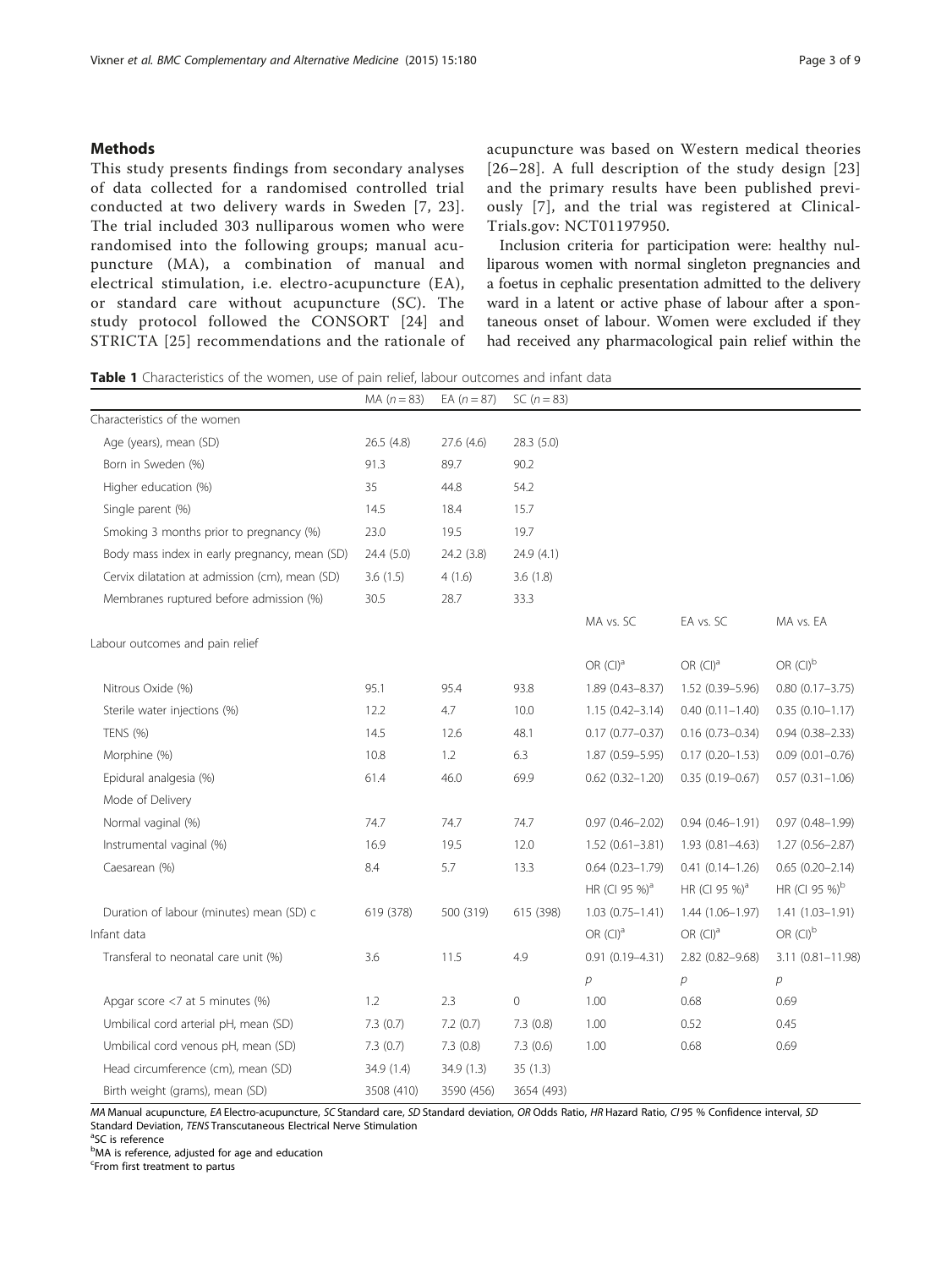24 h prior to inclusion into the study with the exception of paracetamol, or if they were given oxytocin at the time point of allocation. Characteristics of the women at the time of giving birth are presented in Table [1.](#page-2-0)

The randomisation was computerised by the first author (LV) and conducted in blocks of 9, 12 and 15, which were varied randomly. After randomisation and when requesting pain relief, women in the MA and EA groups were treated with 13–21 needles at 3 bilateral distal points and 4–8 bilateral local points, all within the same somatic area as the cervix and uterus. A number of adequate acupuncture points were listed by the research team, and the choice of local and distal points was left to the midwife. The needles were inserted and stimulated manually until DeQi was achieved and thereafter stimulated at ten-minute intervals for 40 min. In the EA group, the needles were inserted and first stimulated manually until DeQi was achieved, then eight of the local needles were connected to an electrical stimulator which was set at a high frequency (80 Hz) stimulation and the women adjusted the intensity of the electrical stimulation themselves to a level just under the pain threshold. The decision regarding which local needles were to be connected to the stimulator was made by the midwife. The midwives' training and experience of administering acupuncture during labour varied [\[23](#page-8-0)], and to assure that the intervention procedures were performed correctly we conducted a one-day study-specific course that included practical sessions in how to administer MA and EA. Women in the SC group received other forms of pain relief available on the delivery wards. After the first acupuncture treatment, women in the MA end EA groups had access to all types of pain relief available on the delivery wards including additional acupuncture treatments. Women in the SC group had access to all forms of pain relief with the exception of acupuncture. The use of obstetric pain relief methods that were administered during labour is presented in (Table [1\)](#page-2-0). A different person (assistant nurse or midwife) from the one who administered the intervention assisted the women in the procedure of measuring pain and relaxation during labour. About two hours after the birth, the women were transferred to a postpartum ward, and were cared for by other midwives than in the labour ward. Two months postpartum the participants were requested to respond to a postal questionnaire, which included validated instruments or single item questions used in previous studies on the following:

Recalled labour pain and relaxation 2 months after birth, which was assessed by using a Visual Analogue Scale (VAS); a 100 mm horizontal ungraded line with two endpoints: 'no pain'/'relaxed' (left) and 'worst imaginable pain'/'very tense' (right). The VAS is a validated and commonly used instrument for assessing pain and has been used in previous studies of acupuncture for labour pain [[4](#page-7-0)–[6, 8](#page-7-0), [10,](#page-7-0) [29](#page-8-0)] and pain recollection [[30](#page-8-0), [31\]](#page-8-0).

Pain difference was defined as the difference between the highest pain assessment on VAS during labour (peak pain) and the assessment of pain at 2 months after the birth.

The experienced labour pain in relation to expectations, pain worse than expected, was measured by the question 'Compared to your expectations, what was your experience of pain?' and the response alternatives were dichotomised into 'worse than expected' (much worse than expected + worse than expected) and as expected/ milder (as expected + milder than expected + much milder than expected) The overall assessment of sufficient pain relief was assessed by the question: 'In summary, what is your assessment of all the pain relief you were given during labour?' with the response alternatives: sufficient/insufficient.

The experienced effect of acupuncture for reducing pain and increasing relaxation was assessed by 'In summary, what is your assessment of your acupuncture treatment for pain relief/relaxation?' and the response alternatives were dichotomised into effective (very effective + rather effective) and ineffective (not very effective + not effective at all). In addition, a question asking whether the woman would *choose the same treatment in* a forthcoming labour or not (yes/no) was included.

Specific emotions during labour: The women were presented to a number of positive and negative emotions that may or may not have been experienced during labour and birth. They were asked to circle all the words that described emotions they had experienced during labour from the following list: Strong/ Weak/ Happy/ Sad/ Calm/ Frightened/ Alert/ Tired/ Secure/ Worried/ Involved/ Lonely/ Detached/ Independent/ Empowered/ Abandoned/ Determined/ Tense/ Trust in my own capacity/ Challenged/ Focused/ Panicked/ Disappointed/ Present. The words were coded as yes/no depending on the presence or absence of a circle [[32\]](#page-8-0). Before commencement of this study, these words were tested on 64 women at the postnatal ward the day after giving birth, who were not included in the trial. We instructed them to circle the words describing their emotions during labour, and also to add emotions they had experienced that were not included on the list. This resulted in the addition of Disappointed and Present to the list.

Summary of emotions during labour: This was assessed with the question 'In summary, how were your emotions during delivery' with the response alternatives: 'positive' or 'negative'.

Overall birth experience was assessed by a single item question which has been used in a number of previous studies; 'How was your overall birth experience?' and the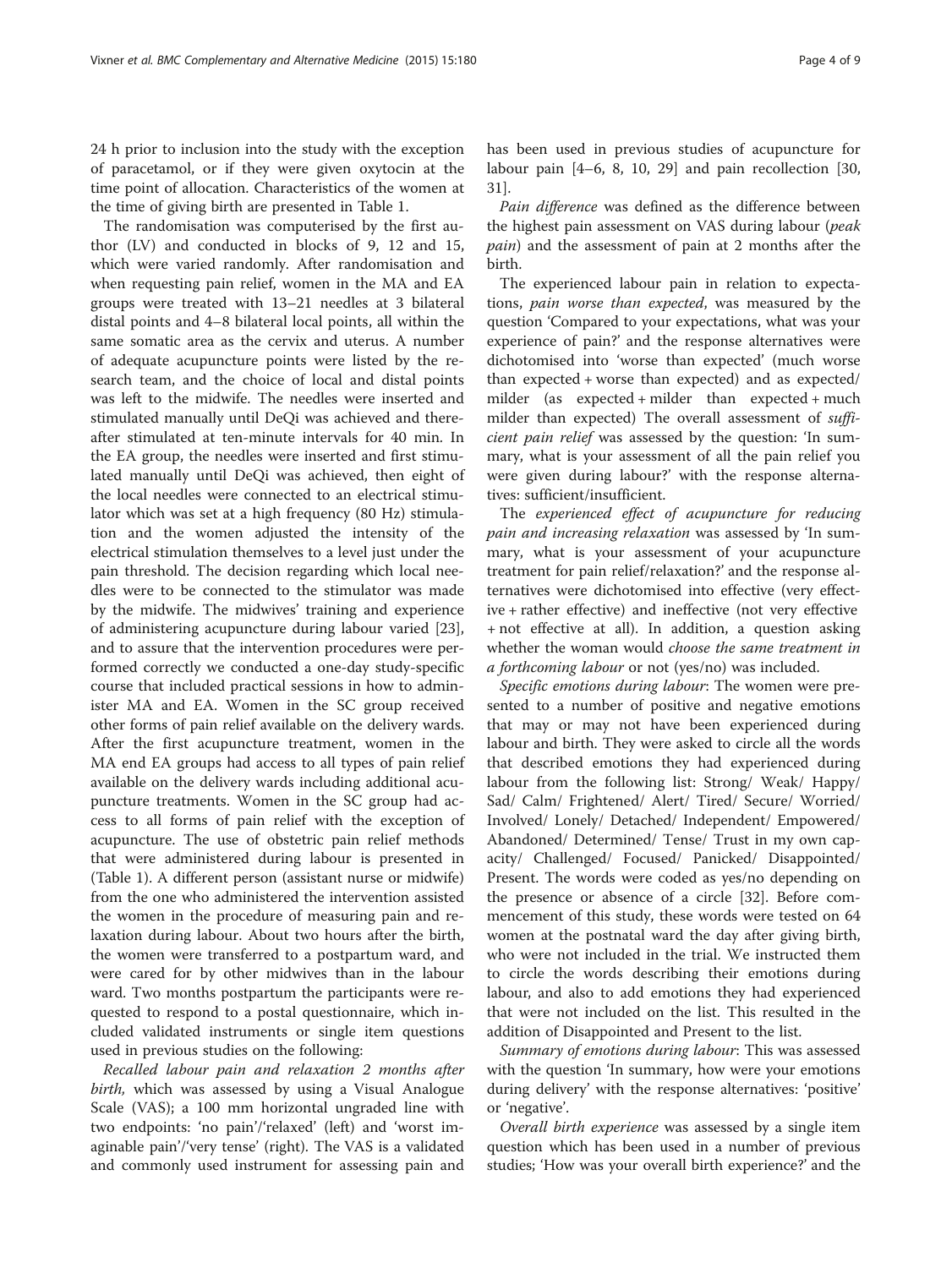response alternatives were dichotomised into positive (very positive + positive) and mixed/negative (mixed feelings + negative + very negative) [[33](#page-8-0)–[35](#page-8-0)].

Depressive symptoms were assessed by the Edinburgh Postnatal Depression Scale (EPDS) The EPDS was established to screen for postnatal depression and is a 10 item self-reported scale [\[36\]](#page-8-0) and has been validated also in Sweden [\[37](#page-8-0), [38\]](#page-8-0). Each item is scored on a scale from 0 to 3, giving a total minimum of 0 and maximum of 30, and scores ≥13 indicate depressive symptoms [\[38](#page-8-0)]. The scale rates depressive symptoms within the previous seven days.

Perception of the midwife was assessed by the question 'In summary, what was your impression of your midwife?' with the response alternatives: 'positive' or 'negative'.

Support from midwife during labour was assessed by a single item question 'Did your midwife give you the support you required during delivery?' and the response alternatives were dichotomised into 'Support to a high extent' (yes, to a high extent) and 'Not support to a high extent' (yes, to a rather high extent + no, to a rather low extent + no, not at all).

# **Statistics**

The sample size calculation was based on the primary outcome which was women's assessments of pain during labour, which has been described previously [[7,](#page-7-0) [23\]](#page-8-0).

Baseline characteristics are reported as means for continuous variables and percentages for discrete variables (Table [1](#page-2-0)). A generalised linear model (GLM) was performed to investigate possible associations between treatment (MA, EA, SC) and the following three outcomes: 1) recollection of pain/relaxation at 2 months after the birth, 2) the difference between peak pain and memory of pain at 2 months after the birth, and 3) the mean number of positive/negative emotions. In the model, adjustments were made for age and education, which statistically differed between the groups at the time of randomisation.

Associations between treatment and nine variables were analysed by means of logistic regression analyses and similar adjustments as in the GLM model were made. These variables were: 1) pain worse than expected, 2) sufficient pain relief, 3) would choose the treatment in a forthcoming labour, 4) acupuncture effective for reducing pain/relaxation, 5) positive birth experience, 6) overall positive emotions, 7) EPDS  $\geq$ 13, 8) perception of midwife, and 9) support from midwife during labour. The results are reported as Odds Ratios (OR) with 95 % confidence intervals (CI).

# Ethics statement

Written informed consent was received from all participants included in the study. The study was approved by

the Regional Ethical Review Board, Gothenburg, 15 May 2008, Dnr: 136–08.

## Results

Recruitment and participation are presented in Fig. [1](#page-5-0). Approximately 4300 women were eligible, 679 were informed and asked to participate in the study. A total of 303 consented to participate. The interventions were given to 253 women; MA 83, EA 87, and SC 83. The questionnaire 2 months postpartum was completed by 67 women in the MA group (81 %), 78 in the EA group (90 %), and 72 in the SC group (87 %). The mean number of days after birth for responding to the questionnaire was: MA 65.7 (SD 11.7), EA 68.3 (SD 17.5), and SC 69.2 (SD 14.5). There were no differences between the groups regarding Apgar score <7 at 5 min, transfer to neonatal intensive care unit or umbilical cord pH (Table [1\)](#page-2-0).

The overall mean recalled labour pain on the VAS 2 months postpartum was similar in the groups, both the unadjusted mean scores and when adjusted for age and education (Table [2\)](#page-6-0). The adjusted mean scores for recalled relaxation were also similar in the groups (MA 52.8; EA 53.1; SC 55.8). The mean differences were as follows: SC vs MA: mean difference 3.0 CI 95 % −5.3 to 11.2, SC vs EA: mean difference 2.7 CI 95 % CI −5.3 to 11.2, and MA vs EA: mean difference −0.3 CI 95 % −8.3 to 7.8.

The change from the prospectively measured peak pain during labour to the recollection of labour pain at 2 months after birth (pain difference) was also similar in the groups. In all three groups, women assessed the pain intensity as lower 2 months after birth than they had during labour (Table [2\)](#page-6-0).

The rates of the following were also the same in the groups: satisfaction with pain relief, worse pain than expected, overall birth experience, number of positive and negative emotions and depressive symptoms (Table [2\)](#page-6-0).

Regardless of treatment, the vast majority of women had a positive overall experience of their midwife (MA 95.5 %; EA 97.4 %; SC 97.2 %), which was similar between the groups (SC vs MA: OR 0.5 (95 % CI 0.1 to 3.1), SC vs EA OR 1.0 (95 % CI 0.1 to 7.1), and MA vs EA: OR 2.0 (95 % CI 0.3 to 12.5). The experience of midwife support during labour and birth was also similar in the groups (MA 58.2 %; EA 73.1 %; SC 69.4 %): SC vs MA: OR 0.6 (95 % CI 0.3 to 1.3), SC vs EA OR 1.2 (95 % CI 0.6 to 2.5), and MA vs EA: OR 1.9 (95 % CI 1.0 to 3.9)).

# **Discussion**

Our hypothesis that despite their lower frequency of use of other methods of pain relief, women who received acupuncture with a combination of manual and electrical stimulation would make similar retrospective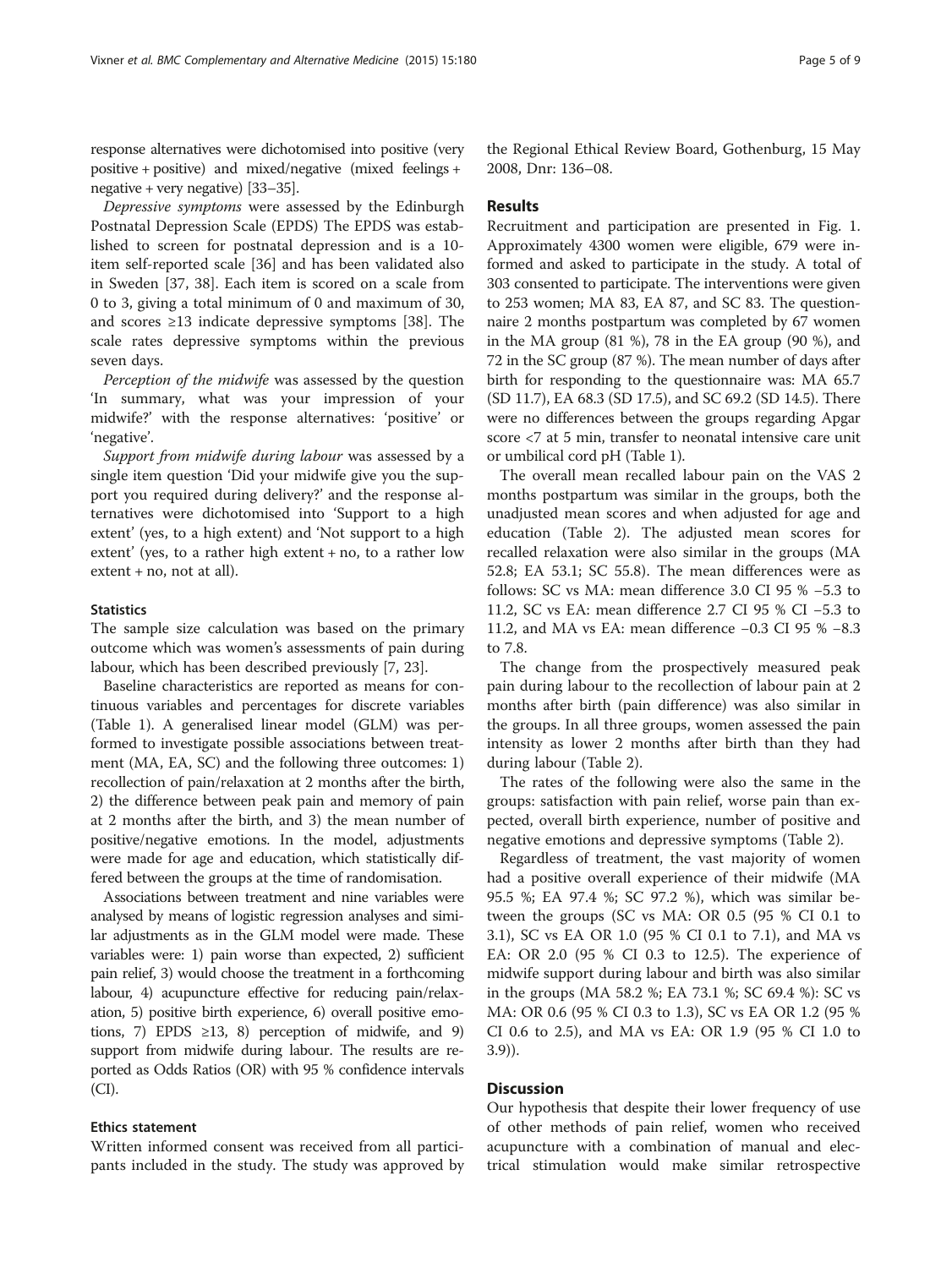assessments of labour pain and birth experience as those who received acupuncture with manual stimulation or standard care was confirmed. The recalled labour pain (mean pain scores on the VAS), birth experience, satisfaction with pain relief, and also recalled emotions during labour were all similar between the groups.

Our concern that the lower frequency of use of epidural and other pain relief in the EA group was based

on the possibility that midwives held preferences towards EA rather than on the women's need for pain relief [[22](#page-8-0)] could thus be reduced. In our previous publication we reported that labour pain did not differ between the groups when assessed prospectively during labour and the majority of women in all three groups were satisfied with their overall pain management the day after partus, regardless of treatment [[7\]](#page-7-0). Retrospective assessments conducted

<span id="page-5-0"></span>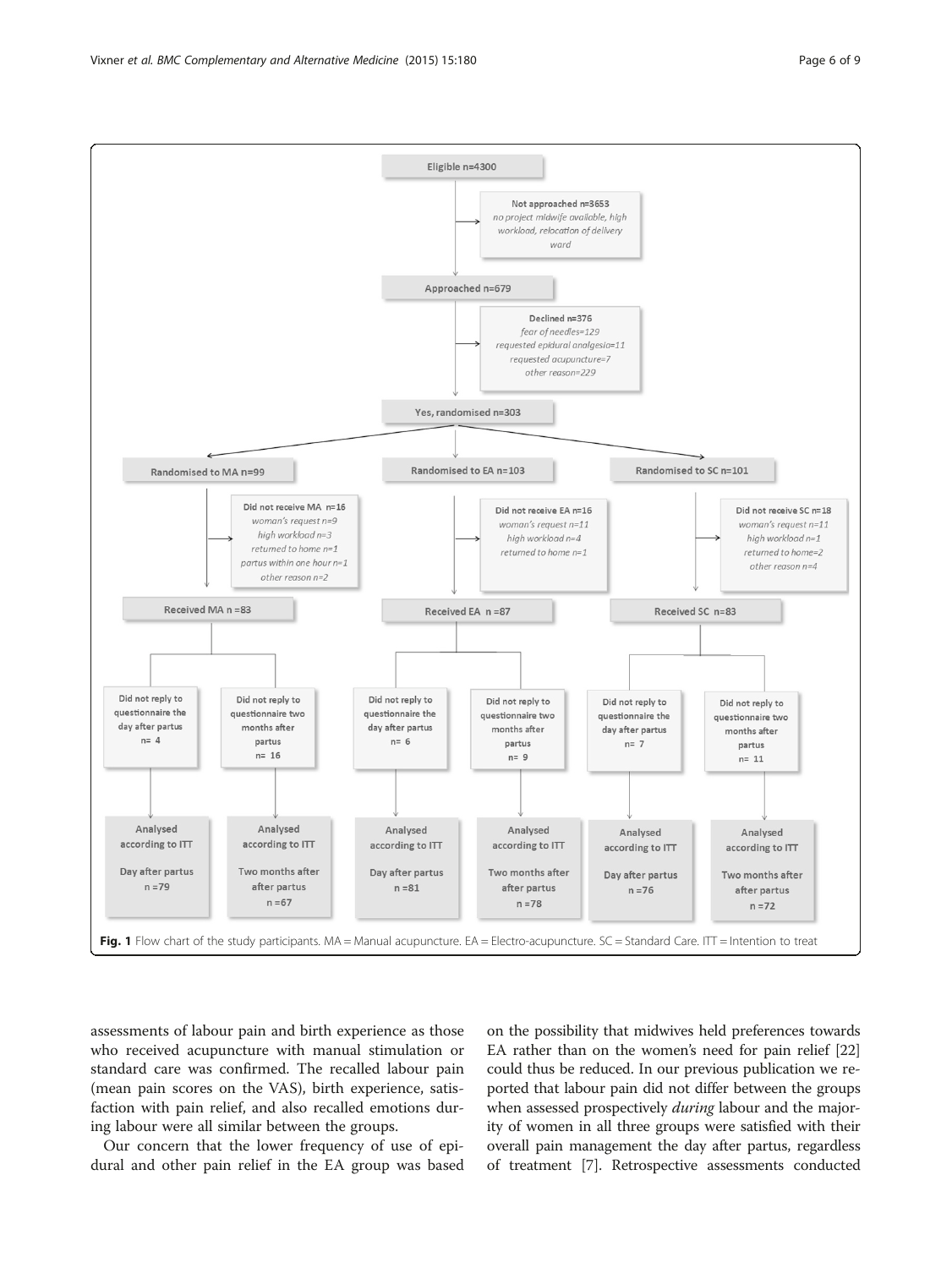|                                                        | MA         | EA         | <b>SC</b>  | MA vs. SC <sup>a</sup>             | $EA$ vs. $SCa$                            | EA vs. MA <sup>b</sup>                    |
|--------------------------------------------------------|------------|------------|------------|------------------------------------|-------------------------------------------|-------------------------------------------|
|                                                        | $n = 67$   | $n = 78$   | $n = 72$   |                                    |                                           |                                           |
| Labour pain                                            |            |            |            | Mean difference<br>$(CI 95 %)^{c}$ | Mean difference<br>(CI 95 %) <sup>c</sup> | Mean difference<br>$(CI 95 %)^{c}$        |
| Recalled labour pain, mean (SE)                        | 69.3 (3.0) | 68.7(2.8)  | 70.1 (2.8) | $0.8$ (-6.3-7.9)                   | $1.3$ $(-5.5-8.1)$                        | $0.5$ $(-6.4 - 7.4)$                      |
| Peak pain (measured during labour), mean (SE)          | 81.6(1.6)  | 83.2 (1.6) | 85.8 (1.6) | $4.1(0.3-8.1)$                     | $2.6$ (-1.2-6.4)                          | $-1.6$ ( $-5.3-2.2$ )                     |
| Difference between peak and recalled pain (SE)         | 11.7(3.0)  | 14.1(2.8)  | 13.7(2.8)  | $2.0$ (-5.1-9.2)                   | $-0.4$ $(-7.2-6.4)$                       | $-2.4$ $(-9.3-4.5)$                       |
|                                                        |            |            |            | OR (CI 95 %) <sup>d</sup>          | OR (CI 95 %) <sup>d</sup>                 | OR (CI 95 %) <sup>d</sup>                 |
| Pain worse than expected (%)                           | 42.4       | 42.7       | 47.1       | $0.8(0.4-1.6)$                     | $0.8(0.4-1.6)$                            | $1.0(0.5-2.0)$                            |
| Sufficient pain relief (%)                             | 75.4       | 84.4       | 75.0       | $1.2(0.5-2.9)$                     | $2.1(0.9-4.9)$                            | $1.7(0.7-4.0)$                            |
| Acupuncture treatment                                  |            |            |            |                                    |                                           |                                           |
| Would choose the treatment in a forthcoming labour (%) | 52.2       | 50.6       |            |                                    |                                           | $0.8$ $(0.4-1.5)$                         |
| Effective for reducing pain (%)                        | 34.3       | 50.7       |            |                                    |                                           | $1.8(0.9 - 3.6)$                          |
| Effective for relaxation (%)                           | 47.7       | 51.4       |            |                                    |                                           | $1.1(0.5-2.1)$                            |
| Psychological outcomes                                 |            |            |            | Mean difference<br>$(CI 95 %)^{c}$ | Mean difference<br>(CI 95 %) <sup>c</sup> | Mean difference<br>(CI 95 %) <sup>c</sup> |
| No. positive emotions, mean (SE)                       | 4.0(0.4)   | 4.4(0.4)   | 4.0(0.4)   | $0.0$ ( $-0.9-1.0$ )               | $-0.4$ ( $-1.4-0.5$ )                     | $-0.5$ ( $-1.4-0.5$ )                     |
| No. negative emotions, mean (SE)                       | 1.9(0.2)   | 1.7(0.2)   | 1.8(0.2)   | $-0.1$ $(-0.7-0.5)$                | $0.7$ ( $-0.5-0.6$ )                      | $0.2$ (-0.4-0.7)                          |
|                                                        |            |            |            | OR (CI 95 %) <sup>d</sup>          | OR (CI 95 %) <sup>d</sup>                 | OR (CI 95 %) <sup>d</sup>                 |
| Overall positive emotions (%)                          | 87.9       | 84.6       | 81.9       | $1.6(0.6-4.1)$                     | $1.3(0.5-3.0)$                            | $0.8(0.3-2.1)$                            |
| Positive birth experience (%)                          | 64.6       | 61.0       | 54.3       | $1.8(0.9 - 3.7)$                   | $1.4(0.7-2.6)$                            | $0.8$ $(0.4-1.5)$                         |
| Depressive symptoms (EPDS ≥13) (%)                     | 4.5        | 5.1        | 8.3        | $0.3(0.1-1.7)$                     | $0.5(0.1-2.1)$                            | $3.1(0.6 - 16.2)$                         |

<span id="page-6-0"></span>

|  | Table 2 Experience of labour, acupuncture treatment and emotional wellbeing assessed at two months after birth |
|--|----------------------------------------------------------------------------------------------------------------|
|--|----------------------------------------------------------------------------------------------------------------|

 $SC =$  Standard care, MA = Manual acupuncture,  $EA =$  Electro-acupuncture,  $SE =$  Standard Error,  $OR =$  Odds Ratio,  $Cl = 95$ % Confidence interval <sup>a</sup>SC is reference

<sup>b</sup>MA is reference

<sup>c</sup>Analysed by a generalized linear model (GLM) and adjusted for age and education

d Analysed by logistic regression and adjusted for age and education

only a few days post partus could have been influenced by analgesic drugs or other types of pain [[16](#page-8-0)]. Assessments of different aspects of the birth are in general more nuanced and less positive when some time has passed, and women are more critical of the care provided for her. However, the present follow-up study confirms that the effect of the treatments did not differ in a longer perspective regarding the recollection of labour pain, the satisfaction with the overall pain relief, as well as the overall birth experience.

When interpreting these research results, it is important to bear in mind that pain assessments made during labour were made until an epidural analgesia was administered or up to the time point of partus. It has been suggested that the recollection of labour pain reflects labour pain at its peak [[16](#page-8-0), [39](#page-8-0)], which in this study occurred close to the last measurement. One could expect that women in the EA group would have reported higher pain scores than women in the SC and MA groups, both during labour and when asked 2 months later, as women who received EA used a lower frequency of epidural and consequently remained in the study longer and continued to make pain assessments in a later and more painful stage of labour than the other two groups. However,

the effects of the various treatments did not differ, neither in the assessed peak pain nor in the recollection of the labour pain. Our findings suggest that the women in this group have managed labour pain more successfully. EA is a relatively time consuming intervention that requires a high level of attendance from the midwife in the labour room. Instructing women to adjust the intensity of the treatment also means spending extra time with them. However, the level of satisfaction with the midwife and her support was not higher in the EA group than in the other groups, and the overall assessment of emotions during labour (positive/negative) was similar between the groups. A more probable explanation is that the selfmanagement nature of the treatment where the women adjusted the intensity of the electrical stimulation themselves, increased the women's experience of control. Having an influence on decisions regarding one's care and having a feeling of control are important factors in managing labour pain [\[11](#page-7-0)].

Another finding indicating that women in our study were *not* denied the pain relief they wished for was that women in the EA group did not have a higher rate of negative birth experiences than women in the MA and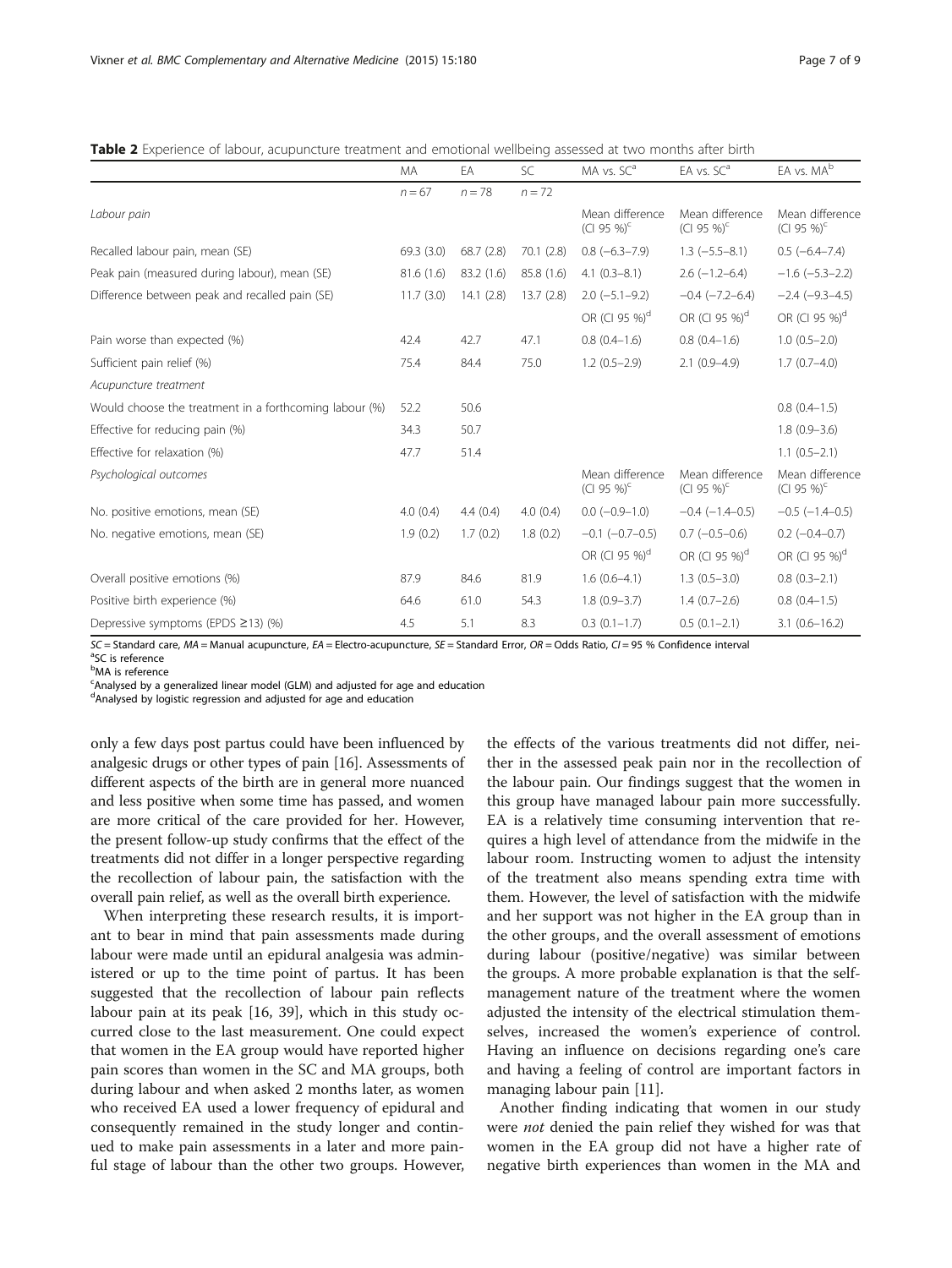<span id="page-7-0"></span>SC groups. Similar findings were reported in a Danish acupuncture study comparing the effect of acupuncture with TENS and standard care on long-term birth experiences [6]. Acupuncture reduced the frequency of use of pharmacological pain relief and there were no differences in birth experiences found between the groups at 2 months postpartum. A memory of severe labour pain at 2 months after birth is highly correlated with a negative childbirth experience [[15](#page-8-0)]. Other important risk factors are experiencing a lack of control during labour and being dissatisfied with the level of involvement in making decisions about one's care [11]. We found no other negative long-term effects of acupuncture, including serious effects such as depressive symptoms.

This is the first study on the long-term effects of acupuncture for labour pain and we used several outcome measures to ensure that women's need for additional pain relief had been met. Most of the instruments and single item questions used in this study have been validated or used in previous studies of labour pain and birth experience. The sample size calculation was based on the primary outcome which was women's assessments of pain during labour and not the secondary outcomes presented in this article, and we cannot dismiss the fact that we do not have enough power to detect differences on these outcomes. The response rate to the questionnaire 2 months after birth was fairly high in all three groups and there was a similar number of dropouts within the groups, indicating that the group allocation did not influence the dropout rate. The dropouts in the EA group did not differ from those who responded to the questionnaire, but dropouts from the MA group had higher BMI, lower education and were not born in Sweden. Drop-outs in in the SC group were smokers to a higher extent. However, the cases were few and the drop-out would probably not affect the conclusions. In addition there were no differences in the use of EDA between the women who did complete the questionnaire or not. Altogether, the results in this paper correspond to the results from our previous study evaluating the primary outcome [7] and to the results from the Danish study [6].

### Conclusion

Despite the lower use of other pain relief, women who received acupuncture with the combination of manual and electrical stimulation during labour made the same retrospective assessments of labour pain and birth experience 2 months postpartum as those who received acupuncture with manual stimulation or standard care.

#### Competing interests

All authors have completed a declaration of competing interests and declare no financial relationships that may be relevant to the submitted work; and have no non-financial interests that may be relevant to the submitted work.

#### Authors' contributions

LV, ES, and LBM participated in the study design. ES, and LBM obtained funding for the study. LV collected the data. LV was trial manager. LV analyzed the data and drafted the article, which was then revised for important intellectual content by all authors. All authors read and approved the final manuscript.

#### Acknowledgements

We want to thank the included women for their willingness to participate both during labour and 2 months later. We also would like to thank the delivery wards in Falun and Trollhättan for their valuable contribution, including the participating midwives.

#### Funding

This study was funded by grants from the Centre for Clinical Research Dalarna, Karolinska Institutet, Uppsala-Örebro Regional Research Council, University of Skövde, FOU Fyrbodal, Magnus Bergvall Stiftelse, and Dalarna University, Sweden.

#### Author details

<sup>1</sup>Department of Women's and Children's Health, Division of Reproductive Health, Karolinska Institutet, Retzius väg 13A, Karolinska Institutet, 171 77 Stockholm, Sweden. <sup>2</sup>School of Health and Social Studies, Dalarna University 791 88 Falun, Sweden. <sup>3</sup>School of Health and Education, University of Skövde, P.O. Box 408541 28 Skövde, Sweden. <sup>4</sup>Centre for Clinical Research Dalarna, Nissers väg 3, 791 82 Falun, Sweden.

#### Received: 18 June 2014 Accepted: 4 June 2015 Published online: 12 June 2015

#### References

- 1. White A, Cummings M, Filshie J. An introduction to Western medical acupuncture. 1st ed. Churchill Livingstone/Elsevier Limited: Edingburgh; 2008.
- 2. Cho S, Lee H, Ernst E. Acupuncture for pain relief in labour: a systematic review and meta-analysis. Br J Obstet Gynaecol. 2010;117(8):907–20.
- 3. Smith CA, Collins CT, Crowther CA, Levett KM. Acupuncture or acupressure for pain management in labour. Cochrane Database Syst Rev. 2011, Issue 7. Art. No.: CD009232. DOI: 10.1002/14651858.CD009232.
- 4. Hantoushzadeh S, Alhusseini N, Lebaschi A. The effects of acupuncture during labour on nulliparous women: a randomised controlled trial. Aust N Z J Obstet Gynaecol. 2007;47(1):26–30.
- 5. Skilnand E, Fossen D, Heiberg E. Acupuncture in the management of pain in labor. Acta Obstet Gynecol Scand. 2002;81(10):943–8.
- 6. Borup L, Wurlitzer W, Hedegaard M, Kesmodel U, Hvidman L. Acupuncture as pain relief during delivery: a randomized controlled trial. Birth. 2009;36(1):5–12.
- 7. Vixner L, Schytt E, Stener-Victorin E, Waldenstrom U, Pettersson H, Martensson L. Acupuncture with manual and electrical stimulation for labour pain: a longitudinal randomised controlled trial. BMC Complement Altern Med. 2014;14(1):187.
- 8. Ziaei S, Hajipour L. Effect of acupuncture on labor. Int J Gynaecol Obstet. 2006;92(1):71–2.
- 9. Ramnero A, Hanson U, Kihlgren M. Acupuncture treatment during labour-a randomised controlled trial. Br J Obstet Gynaecol. 2002;109(6):637–44.
- 10. Nesheim BI, Kinge R, Berg B, Alfredsson B, Allgot E, Hove G, et al. Acupuncture during labor can reduce the use of meperidine: a controlled clinical study. Clin J Pain. 2003;19(3):187–91.
- 11. Hodnett ED. Pain and women's satisfaction with the experience of childbirth: a systematic review. Am J Obstet Gynecol. 2002;186(5):S160–72.
- 12. Gottvall K, Waldenstrom U. Does a traumatic birth experience have an impact on future reproduction? Bjog-an Int J Obstet Gynaecol. 2002;109(3):254–60.
- 13. Rubertsson C, Wickberg B, Gustavsson P, Radestad I. Depressive symptoms in early pregnancy, two months and one year postpartum-prevalence and psychosocial risk factors in a national Swedish sample. Arch Womens Ment Health. 2005;8(2):97–104.
- 14. Waldenstrom U, Schytt E. A longitudinal study of women's memory of labour pain-from 2 months to 5 years after the birth. Bjog-an Int J Obstet Gynaecol. 2009;116(4):577–83.